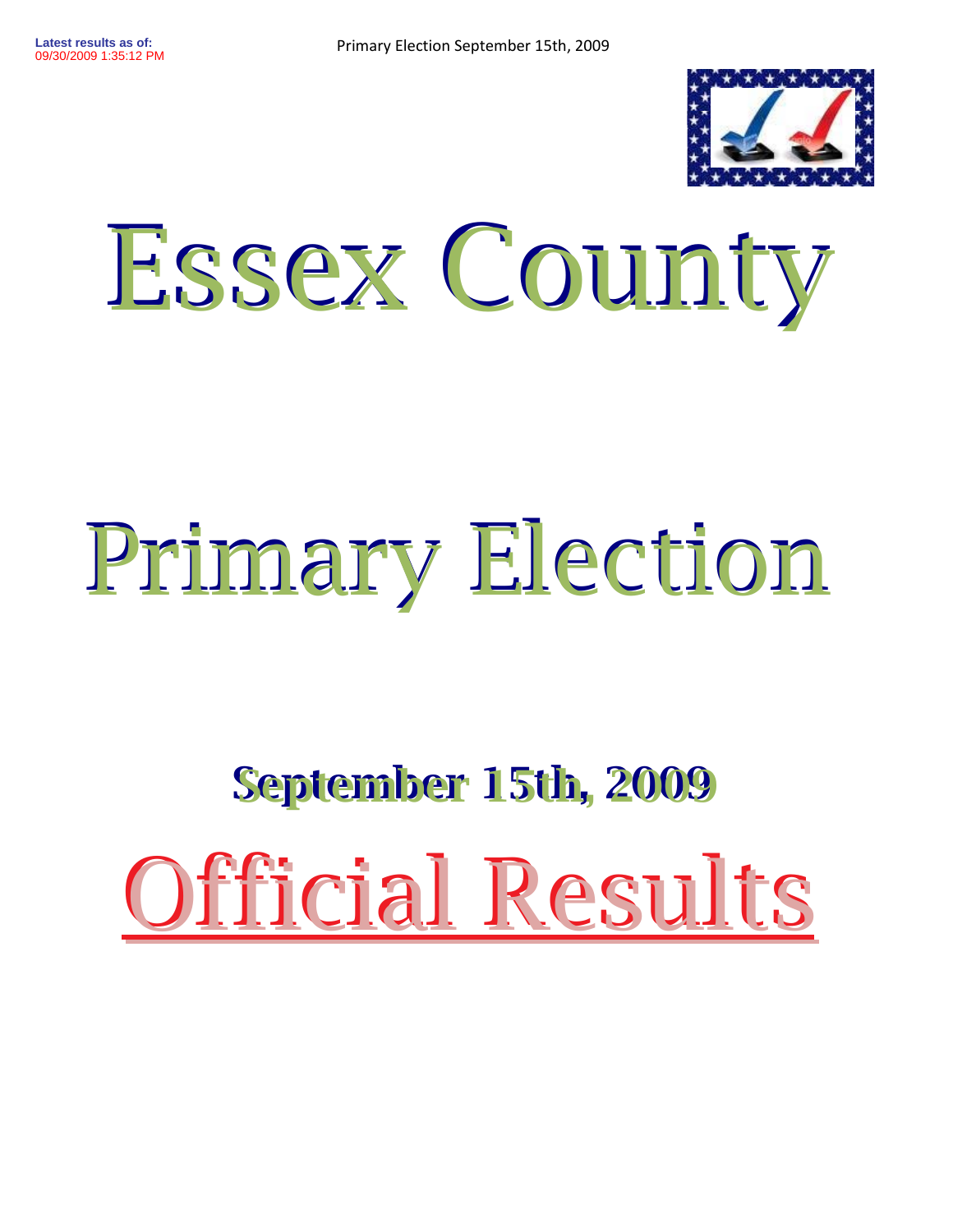## District Attorney

| <b>Julie Garcia</b>      | Republican     | 2175 | 46.92% |
|--------------------------|----------------|------|--------|
| Kristy L. Sprague        | Republican     | 2461 | 53.08% |
|                          | <b>Sheriff</b> |      |        |
| <b>Michael Ike Tyler</b> | Republican     | 1908 | 45.45% |
| Henry H. Hommes          | Republican     | 2290 | 54.55% |

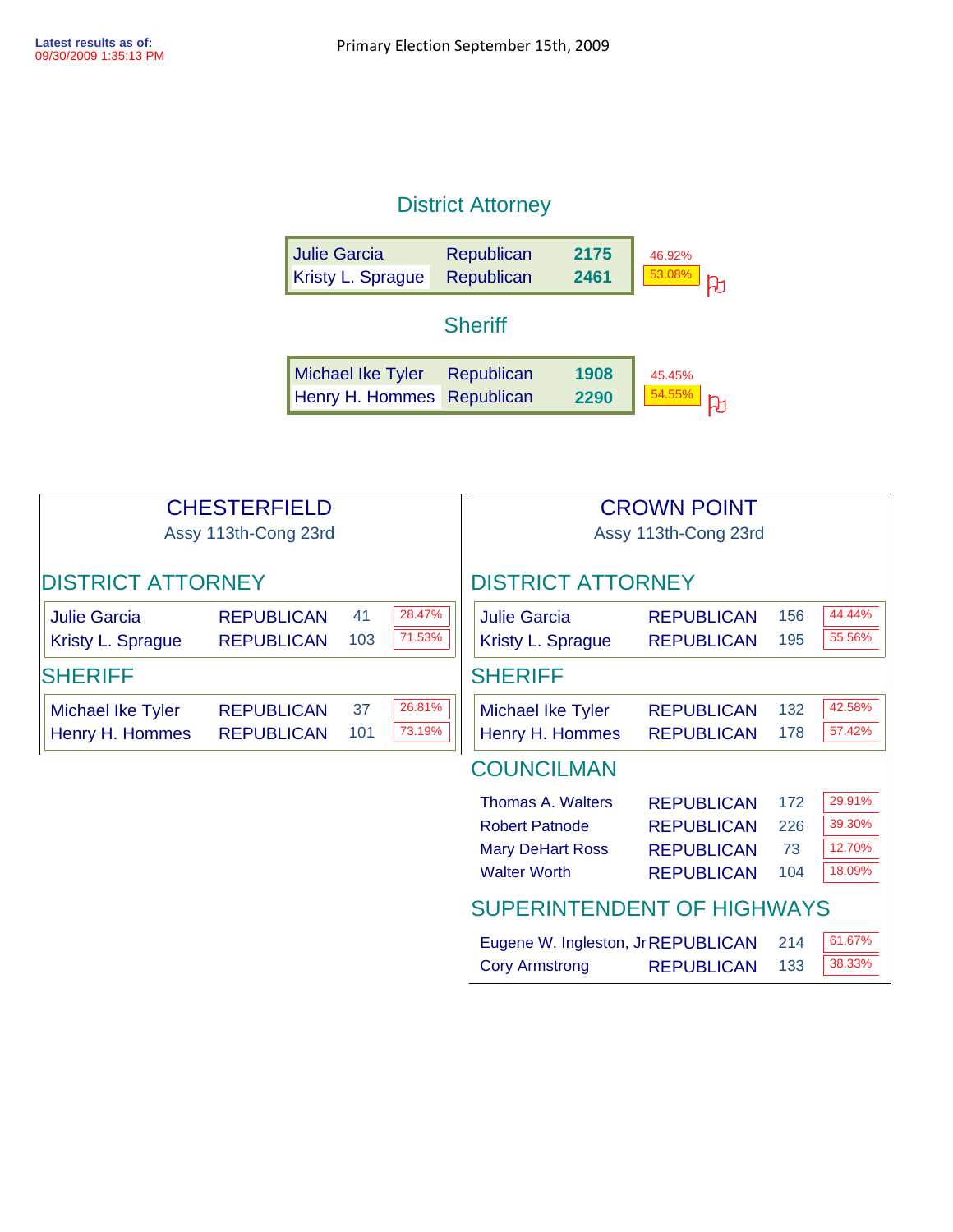|                                               | <b>ELIZABETHTOWN</b><br>Assy 113th-Cong 23rd |                          |                                        |                                             | <b>ESSEX</b><br>Assy 113th-Cong 23rd   |          |                  |
|-----------------------------------------------|----------------------------------------------|--------------------------|----------------------------------------|---------------------------------------------|----------------------------------------|----------|------------------|
| <b>DISTRICT ATTORNEY</b>                      |                                              |                          |                                        | <b>DISTRICT ATTORNEY</b>                    |                                        |          |                  |
|                                               |                                              |                          | 59.74%                                 |                                             |                                        |          | 73.68%           |
| <b>Julie Garcia</b><br>Kristy L. Sprague      | <b>REPUBLICAN</b><br><b>REPUBLICAN</b>       | 138<br>93                | 40.26%                                 | <b>Julie Garcia</b><br>Kristy L. Sprague    | <b>REPUBLICAN</b><br><b>REPUBLICAN</b> | 84<br>30 | 26.32%           |
| <b>SHERIFF</b>                                |                                              |                          |                                        | <b>SHERIFF</b>                              |                                        |          |                  |
| <b>Michael Ike Tyler</b>                      | <b>REPUBLICAN</b>                            | 111                      | 49.33%                                 | Michael Ike Tyler                           | <b>REPUBLICAN</b>                      | 46       | 41.44%           |
| Henry H. Hommes                               | <b>REPUBLICAN</b>                            | 114                      | 50.67%                                 | Henry H. Hommes                             | <b>REPUBLICAN</b>                      | 65       | 58.56%           |
| SUPERINTENDENT OF HIGHWAYS                    |                                              |                          |                                        |                                             |                                        |          |                  |
| Dennis L. Aubin<br><b>Arthur Glenn Muller</b> | <b>REPUBLICAN</b><br><b>REPUBLICAN</b>       | 175<br>43                | 80.28%<br>19.72%                       |                                             |                                        |          |                  |
| <b>JAY</b><br>Assy 113th-Cong 23rd            |                                              |                          | <b>KEENE</b><br>Assy 113th-Cong 20th   |                                             |                                        |          |                  |
| <b>DISTRICT ATTORNEY</b>                      |                                              |                          |                                        | <b>DISTRICT ATTORNEY</b>                    |                                        |          |                  |
| <b>Julie Garcia</b><br>Kristy L. Sprague      | <b>REPUBLICAN</b><br><b>REPUBLICAN</b>       | 44<br>90                 | 32.84%<br>67.16%                       | <b>Julie Garcia</b><br>Kristy L. Sprague    | <b>REPUBLICAN</b><br><b>REPUBLICAN</b> | 23<br>85 | 21.30%<br>78.70% |
| <b>SHERIFF</b>                                |                                              | <b>SHERIFF</b>           |                                        |                                             |                                        |          |                  |
| Michael Ike Tyler<br>Henry H. Hommes          | <b>REPUBLICAN</b><br><b>REPUBLICAN</b>       | 60<br>59                 | 50.42%<br>49.58%                       | <b>Michael Ike Tyler</b><br>Henry H. Hommes | <b>REPUBLICAN</b><br><b>REPUBLICAN</b> | 41<br>63 | 39.42%<br>60.58% |
| <b>LEWIS</b><br>Assy 113th-Cong 23rd          |                                              |                          | <b>MINERVA</b><br>Assy 113th-Cong 23rd |                                             |                                        |          |                  |
| <b>DISTRICT ATTORNEY</b>                      |                                              | <b>DISTRICT ATTORNEY</b> |                                        |                                             |                                        |          |                  |
| <b>Julie Garcia</b><br>Kristy L. Sprague      | <b>REPUBLICAN</b><br><b>REPUBLICAN</b>       | 95<br>112                | 45.89%<br>54.11%                       | <b>Julie Garcia</b><br>Kristy L. Sprague    | <b>REPUBLICAN</b><br><b>REPUBLICAN</b> | 27<br>79 | 25.47%<br>74.53% |
| <b>SHERIFF</b>                                |                                              |                          |                                        | <b>SHERIFF</b>                              |                                        |          |                  |
| <b>Michael Ike Tyler</b>                      | <b>REPUBLICAN</b>                            | 107                      | 52.45%                                 | <b>Michael Ike Tyler</b>                    | <b>REPUBLICAN</b>                      | 15       | 18.07%           |
| Henry H. Hommes                               | <b>REPUBLICAN</b>                            | 97                       | 47.55%                                 | Henry H. Hommes                             | <b>REPUBLICAN</b>                      | 68       | 81.93%           |
|                                               |                                              |                          |                                        | <b>SUPERVISOR</b>                           |                                        |          |                  |
|                                               |                                              |                          |                                        | David C. LaBar<br>Paul E. Clickner          | <b>REPUBLICAN</b><br><b>REPUBLICAN</b> | 80<br>33 | 70.80%<br>29.20% |
|                                               |                                              |                          |                                        | <b>COUNCILMAN</b>                           |                                        |          |                  |
|                                               |                                              |                          |                                        | <b>Keith Dubay</b>                          | <b>REPUBLICAN</b>                      | 67       | 31.75%           |
|                                               |                                              |                          |                                        | Douglas S. McCall                           | <b>REPUBLICAN</b>                      | 47       | 22.27%           |
|                                               |                                              |                          |                                        | Eric T. Klippel                             | <b>REPUBLICAN</b>                      | 97       | 45.97%           |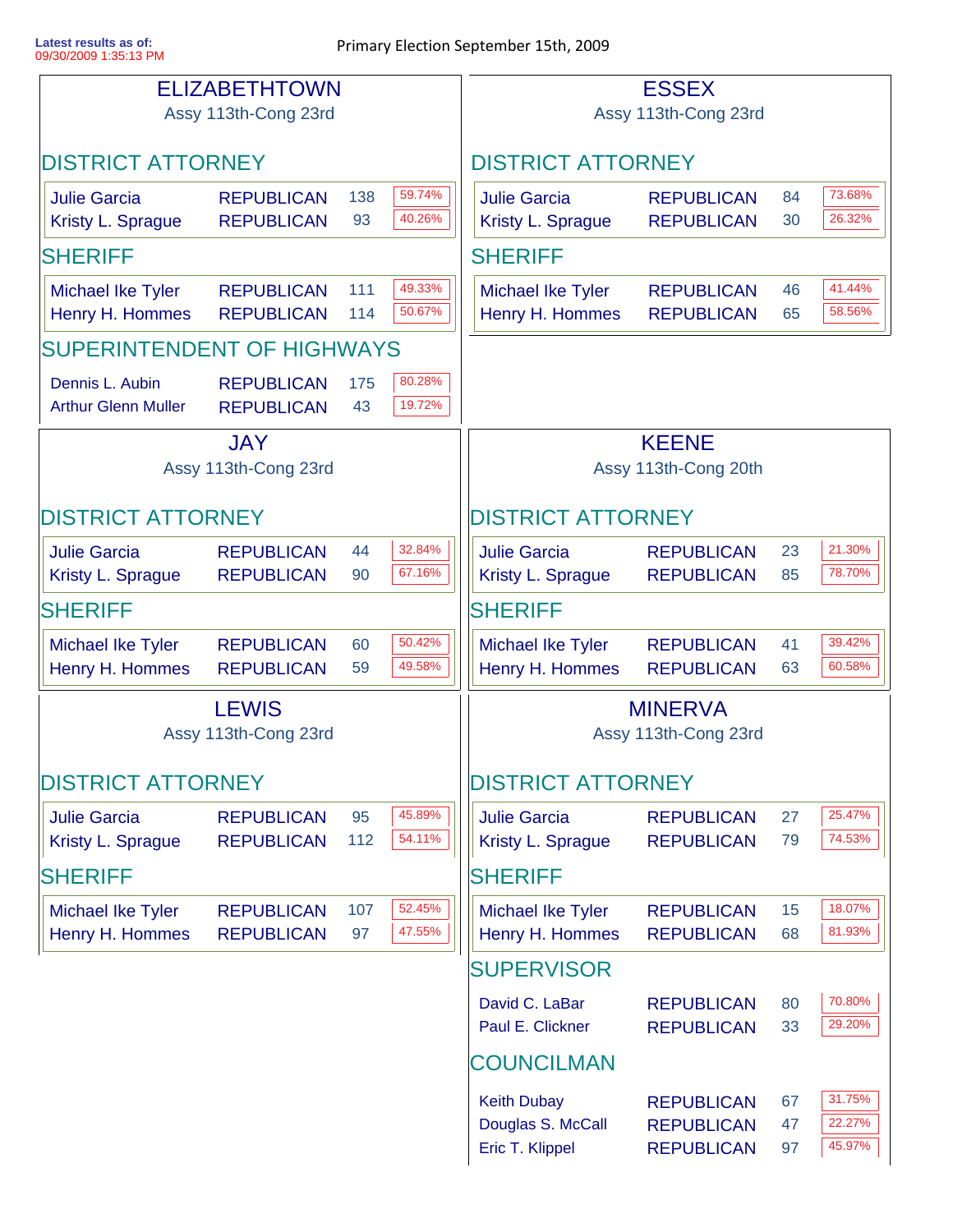**Latest results as of:**

| <b>MORIAH</b>                      |                      |     | <b>NEWCOMB</b>                    |                                     |                   |     |        |
|------------------------------------|----------------------|-----|-----------------------------------|-------------------------------------|-------------------|-----|--------|
| Assy 113th-Cong 23rd               |                      |     | Assy 113th-Cong 23rd              |                                     |                   |     |        |
|                                    |                      |     |                                   |                                     |                   |     |        |
| <b>DISTRICT ATTORNEY</b>           |                      |     | <b>SUPERINTENDENT OF HIGHWAYS</b> |                                     |                   |     |        |
| <b>Julie Garcia</b>                | <b>REPUBLICAN</b>    | 489 | 54.09%                            | Mark T. Yandon<br><b>DEMOCRATIC</b> |                   | 55  | 57.89% |
| Kristy L. Sprague                  | <b>REPUBLICAN</b>    | 415 | 45.91%                            | John D. Helms                       | <b>DEMOCRATIC</b> | 40  | 42.11% |
| <b>SHERIFF</b>                     |                      |     |                                   |                                     |                   |     |        |
| Michael Ike Tyler                  | <b>REPUBLICAN</b>    | 488 | 58.37%                            |                                     |                   |     |        |
| Henry H. Hommes                    | <b>REPUBLICAN</b>    | 348 | 41.63%                            |                                     |                   |     |        |
| <b>COUNCILMAN</b>                  |                      |     |                                   |                                     |                   |     |        |
| Richard J. Carpenter               | <b>REPUBLICAN</b>    | 455 | 29.74%                            |                                     |                   |     |        |
| Timothy J. Garrison                | <b>REPUBLICAN</b>    | 420 | 27.45%                            |                                     |                   |     |        |
| Laura J. Baker                     | <b>REPUBLICAN</b>    | 249 | 16.27%                            |                                     |                   |     |        |
| Eugene F. Williams, Jr. REPUBLICAN |                      | 406 | 26.54%                            |                                     |                   |     |        |
|                                    | <b>NEWCOMB</b>       |     |                                   |                                     | <b>NORTH ELBA</b> |     |        |
|                                    | Assy 113th-Cong 23rd |     |                                   | Assy 113th-Cong 20th                |                   |     |        |
|                                    |                      |     |                                   |                                     |                   |     |        |
| <b>DISTRICT ATTORNEY</b>           |                      |     |                                   | <b>DISTRICT ATTORNEY</b>            |                   |     |        |
| <b>Julie Garcia</b>                | <b>REPUBLICAN</b>    | 15  | 38.46%                            | <b>Julie Garcia</b>                 | <b>REPUBLICAN</b> | 159 | 36.64% |
| Kristy L. Sprague                  | <b>REPUBLICAN</b>    | 24  | 61.54%                            | Kristy L. Sprague                   | <b>REPUBLICAN</b> | 275 | 63.36% |
| <b>SHERIFF</b>                     |                      |     |                                   | <b>SHERIFF</b>                      |                   |     |        |
| Michael Ike Tyler                  | <b>REPUBLICAN</b>    | 10  | 38.46%                            | <b>Michael Ike Tyler</b>            | <b>REPUBLICAN</b> | 114 | 30.73% |
| Henry H. Hommes                    | <b>REPUBLICAN</b>    | 16  | 61.54%                            | Henry H. Hommes                     | <b>REPUBLICAN</b> | 257 | 69.27% |
| <b>NORTH HUDSON</b>                |                      |     |                                   | <b>NORTH HUDSON</b>                 |                   |     |        |
| Assy 113th-Cong 20th               |                      |     | Assy 113th-Cong 20th              |                                     |                   |     |        |
|                                    |                      |     |                                   |                                     |                   |     |        |
| <b>SUPERINTENDENT OF HIGHWAYS</b>  |                      |     |                                   | <b>DISTRICT ATTORNEY</b>            |                   |     |        |
| Kevin R. Duntley                   | <b>DEMOCRATIC</b>    | 8   | 38.10%                            | <b>Julie Garcia</b>                 | <b>REPUBLICAN</b> | 34  | 40.96% |
| Kelly M. DeZalia                   | <b>DEMOCRATIC</b>    | 8   | 38.10%                            | Kristy L. Sprague                   | <b>REPUBLICAN</b> | 49  | 59.04% |
| James V. Colaneri                  | <b>DEMOCRATIC</b>    | 5   | 23.81%                            | <b>SHERIFF</b>                      |                   |     |        |
|                                    |                      |     |                                   | <b>Michael Ike Tyler</b>            | <b>REPUBLICAN</b> | 40  | 61.54% |
|                                    |                      |     |                                   | Henry H. Hommes                     | <b>REPUBLICAN</b> | 25  | 38.46% |
|                                    |                      |     |                                   | <b>TOWN JUSTICE</b>                 |                   |     |        |
|                                    |                      |     |                                   | John C. King, Sr                    | <b>REPUBLICAN</b> | 43  | 51.81% |
|                                    |                      |     |                                   | Deborah M. Duntley                  | <b>REPUBLICAN</b> | 40  | 48.19% |
|                                    |                      |     |                                   | <b>COUNCILMAN</b>                   |                   |     |        |
|                                    |                      |     |                                   | Daniel P. Wachowski                 | <b>REPUBLICAN</b> | 31  | 30.39% |
|                                    |                      |     |                                   | Roscoe S. Herrick                   | <b>REPUBLICAN</b> | 8   | 7.84%  |
|                                    |                      |     |                                   | Ronald J. Moore                     | <b>REPUBLICAN</b> | 63  | 61.76% |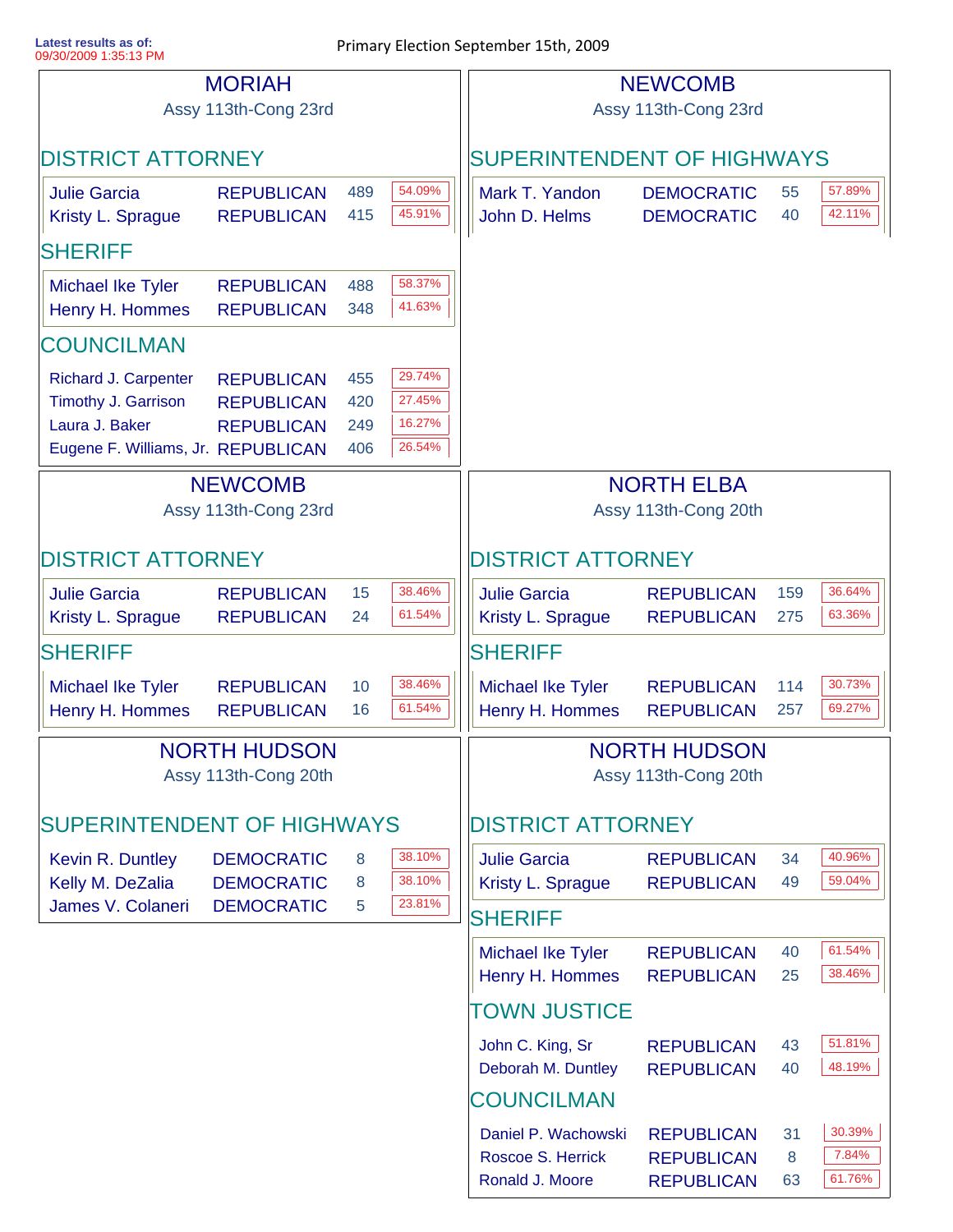**Latest results as of:**

|                                                                                     | <b>SCHROON</b><br>Assy 113th-Cong 20th                                           |                         |                                         |                                                 | <b>ST ARMAND</b><br>Assy 113th-Cong 23rd |            |                  |
|-------------------------------------------------------------------------------------|----------------------------------------------------------------------------------|-------------------------|-----------------------------------------|-------------------------------------------------|------------------------------------------|------------|------------------|
| <b>DISTRICT ATTORNEY</b>                                                            |                                                                                  |                         |                                         | <b>DISTRICT ATTORNEY</b>                        |                                          |            |                  |
| <b>Julie Garcia</b><br>Kristy L. Sprague                                            | <b>REPUBLICAN</b><br><b>REPUBLICAN</b>                                           | 214<br>133              | 61.67%<br>38.33%                        | <b>Julie Garcia</b><br>Kristy L. Sprague        | <b>REPUBLICAN</b><br><b>REPUBLICAN</b>   | 29<br>75   | 27.88%<br>72.12% |
| <b>SHERIFF</b>                                                                      |                                                                                  |                         |                                         | <b>SHERIFF</b>                                  |                                          |            |                  |
| <b>Michael Ike Tyler</b><br>Henry H. Hommes                                         | <b>REPUBLICAN</b><br><b>REPUBLICAN</b>                                           | 172<br>132              | 56.58%<br>43.42%                        | <b>Michael Ike Tyler</b><br>Henry H. Hommes     | <b>REPUBLICAN</b><br><b>REPUBLICAN</b>   | 14<br>80   | 14.89%<br>85.11% |
| <b>COUNCILMAN</b>                                                                   |                                                                                  |                         |                                         |                                                 |                                          |            |                  |
| <b>Meg Wood</b><br><b>Bruce E. Caza</b><br>Roger M. Friedman                        | <b>REPUBLICAN</b><br><b>REPUBLICAN</b><br><b>REPUBLICAN</b>                      | 208<br>167<br>222       | 34.84%<br>27.97%<br>37.19%              |                                                 |                                          |            |                  |
| <b>TICONDEROGA</b><br>Assy 113th-Cong 23rd                                          |                                                                                  |                         | <b>WESTPORT</b><br>Assy 113th-Cong 23rd |                                                 |                                          |            |                  |
| <b>DISTRICT ATTORNEY</b>                                                            |                                                                                  |                         |                                         | <b>DISTRICT ATTORNEY</b>                        |                                          |            |                  |
| <b>Julie Garcia</b><br>Kristy L. Sprague                                            | <b>REPUBLICAN</b><br><b>REPUBLICAN</b>                                           | 239<br>345              | 40.92%<br>59.08%                        | <b>Julie Garcia</b><br>Kristy L. Sprague        | <b>REPUBLICAN</b><br><b>REPUBLICAN</b>   | 224<br>71  | 75.93%<br>24.07% |
| <b>SHERIFF</b>                                                                      |                                                                                  |                         |                                         | <b>SHERIFF</b>                                  |                                          |            |                  |
| <b>Michael Ike Tyler</b><br>Henry H. Hommes                                         | <b>REPUBLICAN</b><br><b>REPUBLICAN</b>                                           | 230<br>259              | 47.03%<br>52.97%                        | <b>Michael Ike Tyler</b><br>Henry H. Hommes     | <b>REPUBLICAN</b><br><b>REPUBLICAN</b>   | 182<br>111 | 62.12%<br>37.88% |
| <b>SUPERVISOR</b>                                                                   |                                                                                  |                         |                                         | <b>SUPERVISOR</b>                               |                                          |            |                  |
| R. William Grinnell<br>Debra A. Malaney<br>Robert R. Dechame                        | <b>REPUBLICAN</b><br><b>REPUBLICAN</b><br><b>REPUBLICAN</b>                      | 182<br>205<br>178       | 32.21%<br>36.28%<br>31.50%              | <b>Bruce E. Ware</b><br><b>Bruce C. Dunning</b> | <b>REPUBLICAN</b><br><b>REPUBLICAN</b>   | 143<br>119 | 54.58%<br>45.42% |
| <b>COUNCILMAN</b>                                                                   |                                                                                  |                         |                                         |                                                 |                                          |            |                  |
| Jorja C. Sanders<br><b>Robert Thatcher</b><br>Jeffrey D. Cook<br>Steven W. Whitford | <b>REPUBLICAN</b><br><b>REPUBLICAN</b><br><b>REPUBLICAN</b><br><b>REPUBLICAN</b> | 79<br>218<br>419<br>297 | 7.80%<br>21.52%<br>41.36%<br>29.32%     |                                                 |                                          |            |                  |